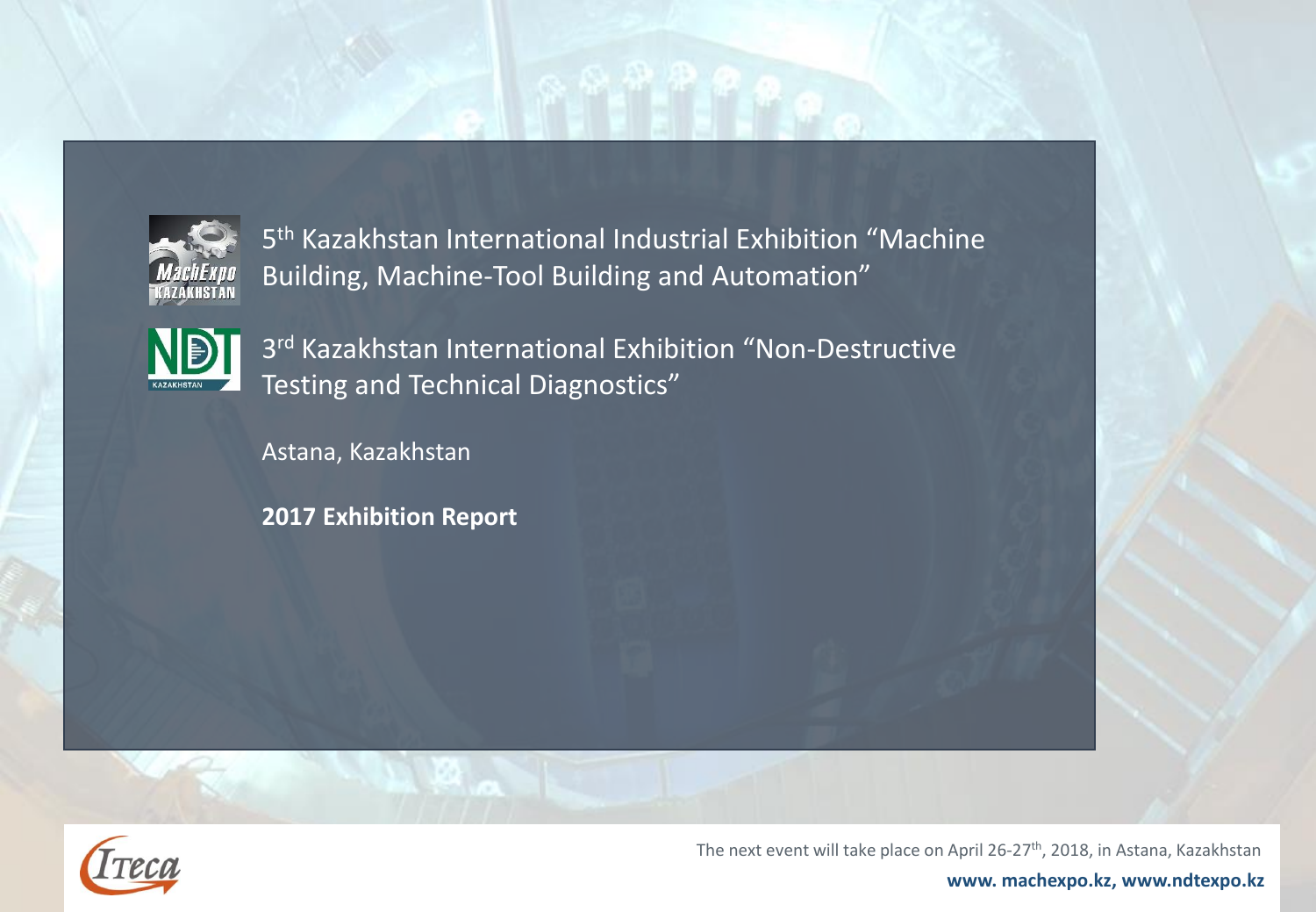#### MachExpo Kazakhstan 2017

### NDT Kazakhstan 2017

Dates: April 26-27<sup>th</sup>, 2017 Venue: Kazakhstan, Astana, "Korme" Exhibition Center Frequency: Annually



**A session in Astana was dedicated to the discussion of the domestic machine building market and a number of issues related to the technical diagnostics of the industrial objects**

**Kazakhstan, Astana, April 26-27th, 2017** – "Korme" Exhibition Center hosted two industrial exhibitions: Machine-Building, Machine-Tool Building and Automation Exhibition **MachExpo Kazakhstan 2017** and Non-Destructive Testing and Technical Diagnostics Exhibition **NDT Kazakhstan 2017**. Both events were organized by Iteca LLP, a leading Kazakhstan-based exhibition company, with the support of the Ministry for Investments and Development of the Republic of Kazakhstan and Union of Machine Builders of Kazakhstan. The co-organizer of the NDT Kazakhstan 2017 Exhibition and Conference was the association of legal entities SRO Kazakhstan Register.

Machine building provides stability of all operations of the agricultural complex as well as energy and metallurgical sectors, transportation and other key industries of the national economy. In this light, holding of **MachExpo Kazakhstan 2017** becomes especially actual. This event unites all categories of the machine building segment: labor-intensive, metal-consuming and knowledge-based, and is of the particular interest for the professionals engaged in the mining, metallurgical, oil-and-gas, energy, transportation, agricultural, defense, machine-building and related industries.

An important ingredient in the successful performance of the industrial sector resides in the timely diagnostics of the manufacturing facilities and other separate components. Thus, it was decided to organize the 3<sup>rd</sup> Kazakhstan International Exhibition "Non-Destructive Testing and Technical Diagnostics" **NDT Kazakhstan 2017** along with MachExpo Kazakhstan. This Exhibition demonstrates a full range of the various equipment, devices and services in the field of the non-destructive testing, technical diagnostics, laboratory control, measurements and tests: from visual and radiographic control to the complex monitoring and scanning of objects by the emission from the satellite orbit.



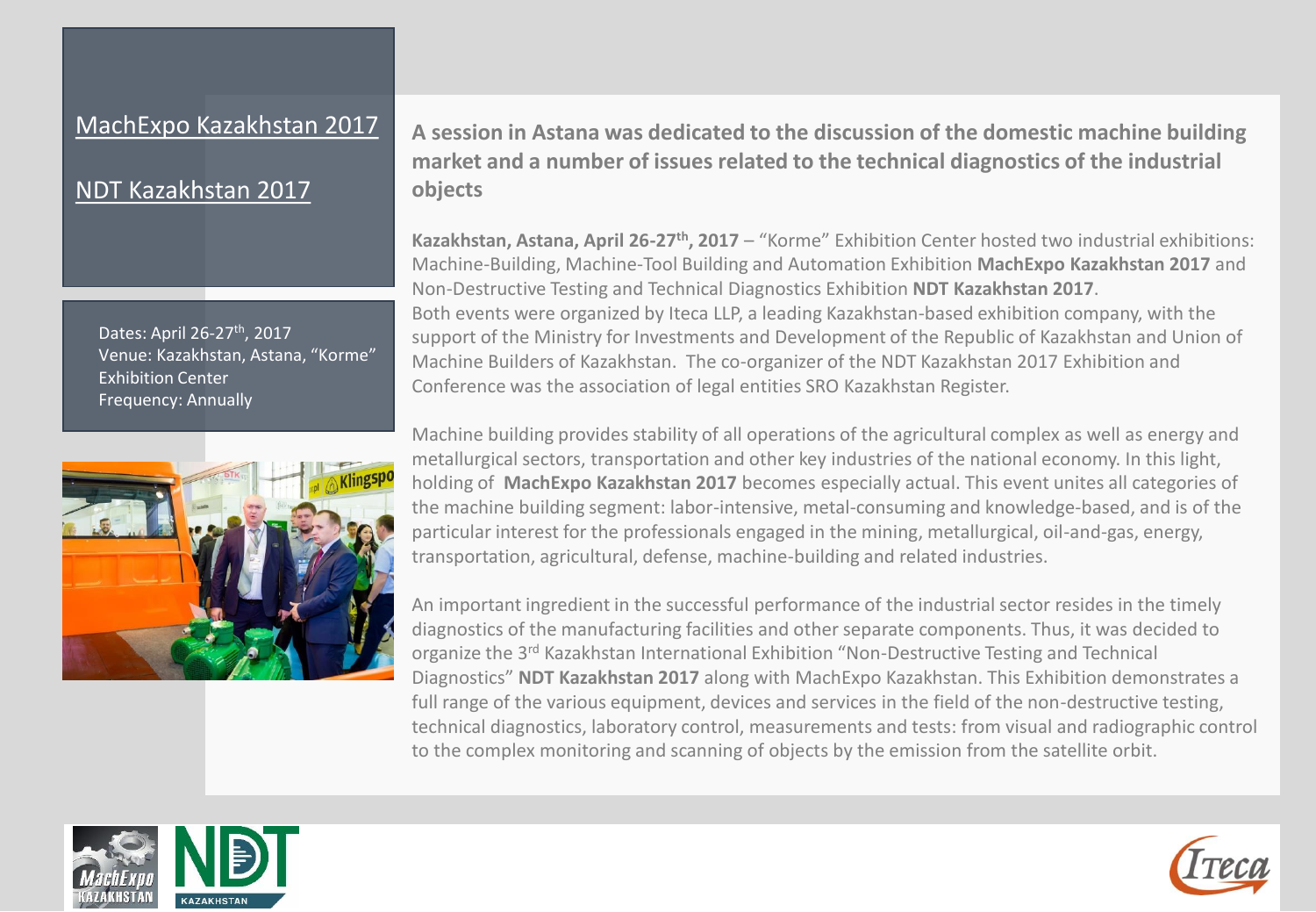



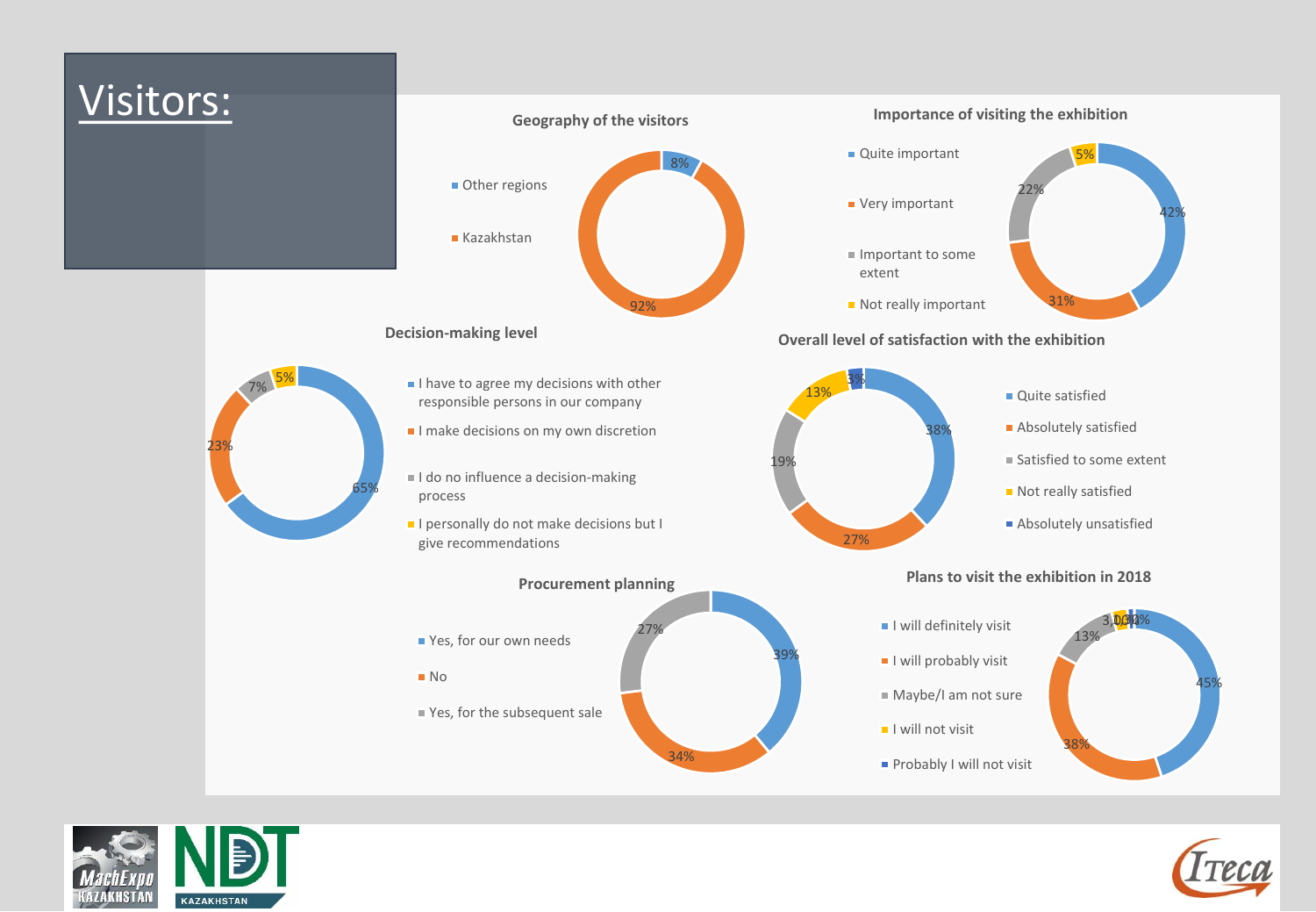# **Business** program and participants:



On April 26<sup>th</sup>, in an effort to unite all key directions of the industrial development, under the auspices of the Exhibition of NDT Kazakhstan 2017, representatives of the Ministry for Investments and Development of the Republic of Kazakhstan gave start to the Conference "Current condition and development trends of the technical diagnostics of the oil-and-gas facilities in the Republic of Kazakhstan". The agenda of the Conference covered numerous issues of the regulatory approval system of the Republic of Kazakhstan and its statutory instruments for the introduction of new technologies in the field of the occupational safety. Another actual topic of the discussion was related to the system of control over the technical condition of the equipment and facilities of petroleum processing plants.

These two exhibitions, MachExpo Kazakhstan 2017 and NDT Kazakhstan 2017, were attended by many leading specialized companies from Bashkortostan, Kazakhstan, Russia, Poland and Czech Republic: ООО GEO -NDT, Konecranes, Metrotest, KLINGSPOR Schleifsysteme GmbH & Co. KG, STARMANS Electronics, s.r.o. and others.



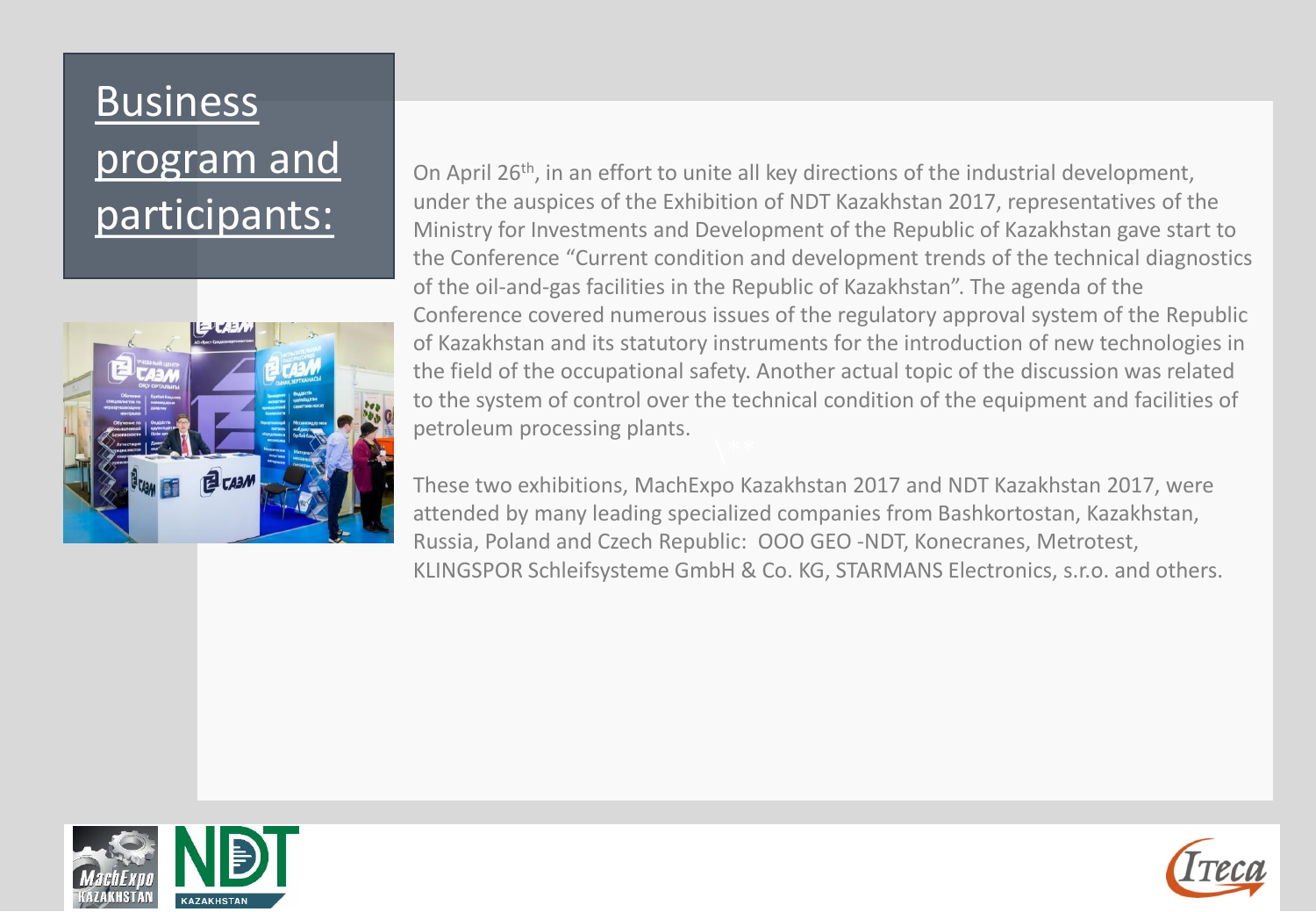## Participant survey: